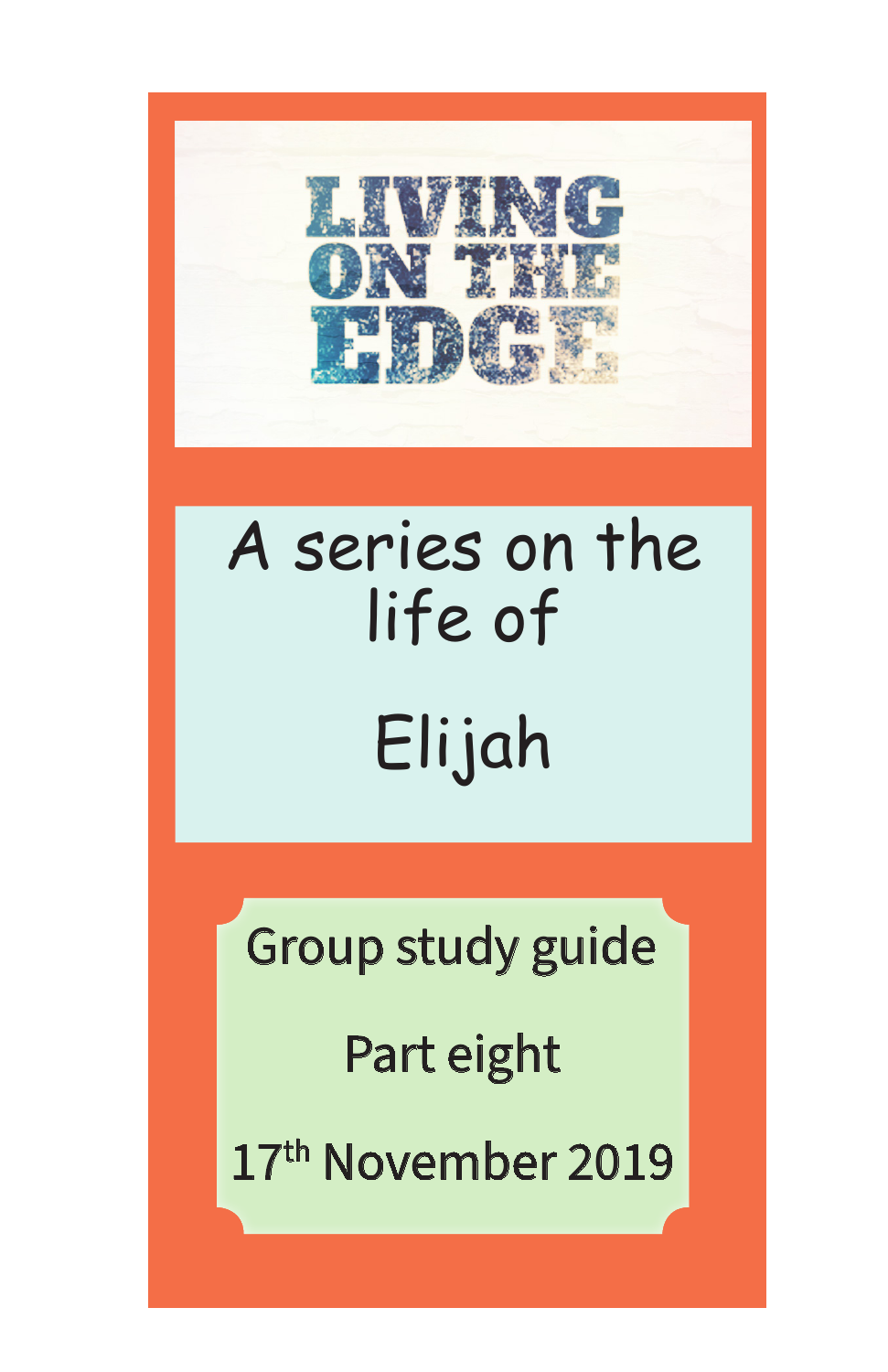# **Misplaced INQUIRY**

Evil is a word which we don't like to use too much, if at all, it is reserved for those people who commit actions that we can all agree on are way outside the bounds of human normality. But what is evil, and where does evil come from, and when it is recognised how should we respond?

In this the penultimate installment of our series "Living on the edge," Elijah is still challenging the leadership of Israel as they refuse to put God first and foremost in their lives and the life of Israel, choosing instead to pursue the worship of Baal and other gods. Will Elijah's exhortation be listend to or will he contine to be ignored?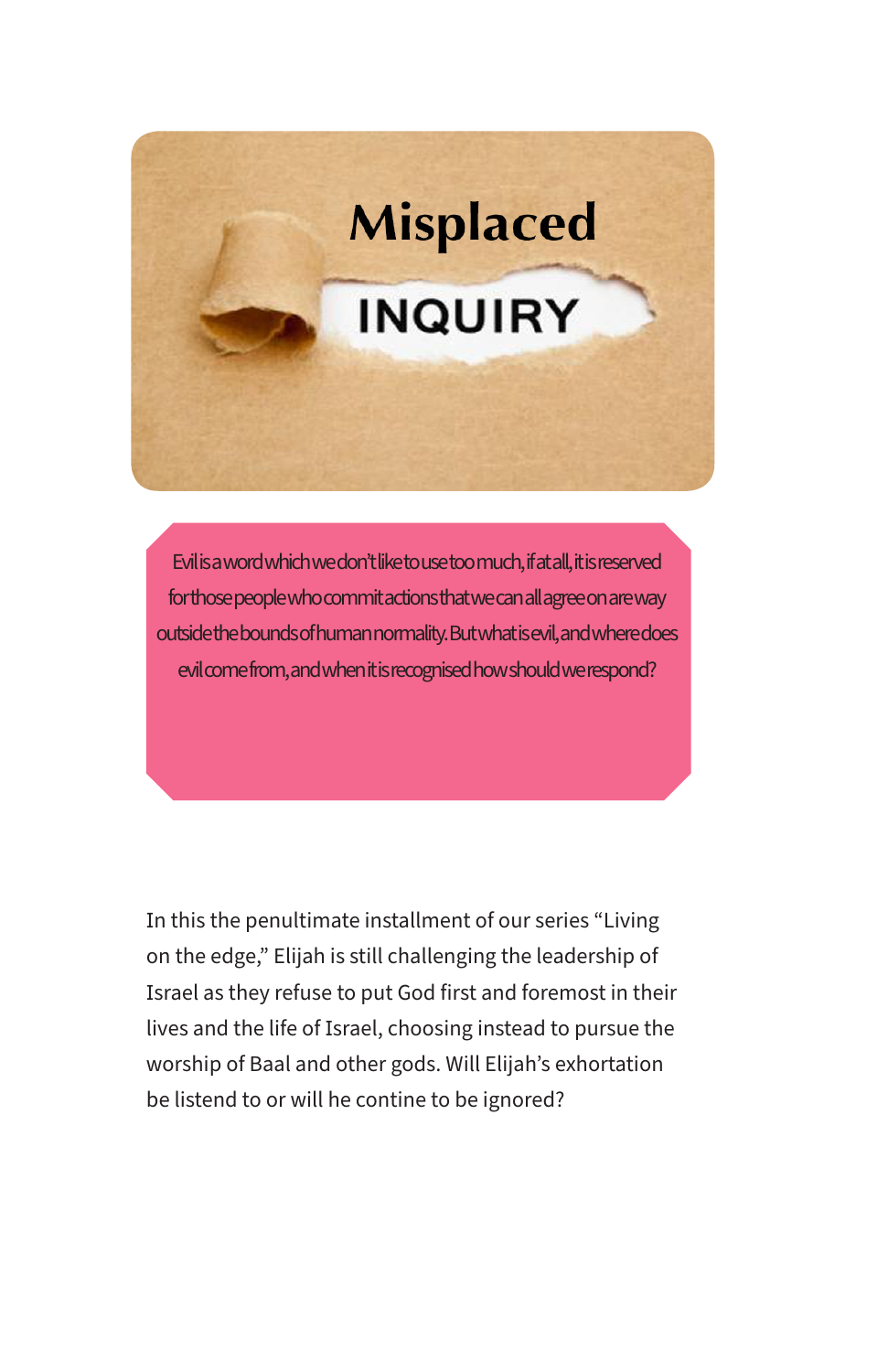*fter the death of Ahab, Moab rebelled against Israel.*

 *2 Now Ahaziah fell through the lattice in his upper chamber in Samaria, and lay sick; so he sent messengers, telling them, "Go, inquire of Baal-zebub, the god of Ekron, whether I shall recover from this sickness."*

 *3 But the angel of the LORD said to Elijah the Tishbite, "Arise, go up to meet the messengers of the king of Samaria, and say to them, 'Is it because there is no God in Israel that you are going to inquire of Baal-zebub, the god of Ekron?*

 *4 Now therefore thus says the LORD, You shall not come down from the bed to which you have gone up, but you shall surely die.'" So Elijah went.*

 *5 The messengers returned to the king, and he said to them, "Why have you returned?"*

 *6 And they said to him, "There came a man to meet us, and said to us, 'Go back to the king who sent you, and say to him, Thus says the LORD, Is it because there is no God in Israel that you are sending to inquire of Baal-zebub, the god of Ekron? Therefore you shall not come down from the bed to which you have gone up, but you shall surely die.'"*

 *7 He said to them, "What kind of man was he who came to meet you and told you these things?"*

 *8 They answered him, "He wore a garment of hair, with a belt of leather about his waist." And he said, "It is Elijah the Tishbite." 9 Then the king sent to him a captain of fifty men with his fifty. He went up to Elijah, who was sitting on the top of a hill, and said to* 

*him, "O man of God, the king says, 'Come down.'" 10 But Elijah answered the captain of fifty, "If I am a man of God, let fire come down from heaven and consume you and your fifty." Then fire came down from heaven and consumed him and his fifty.*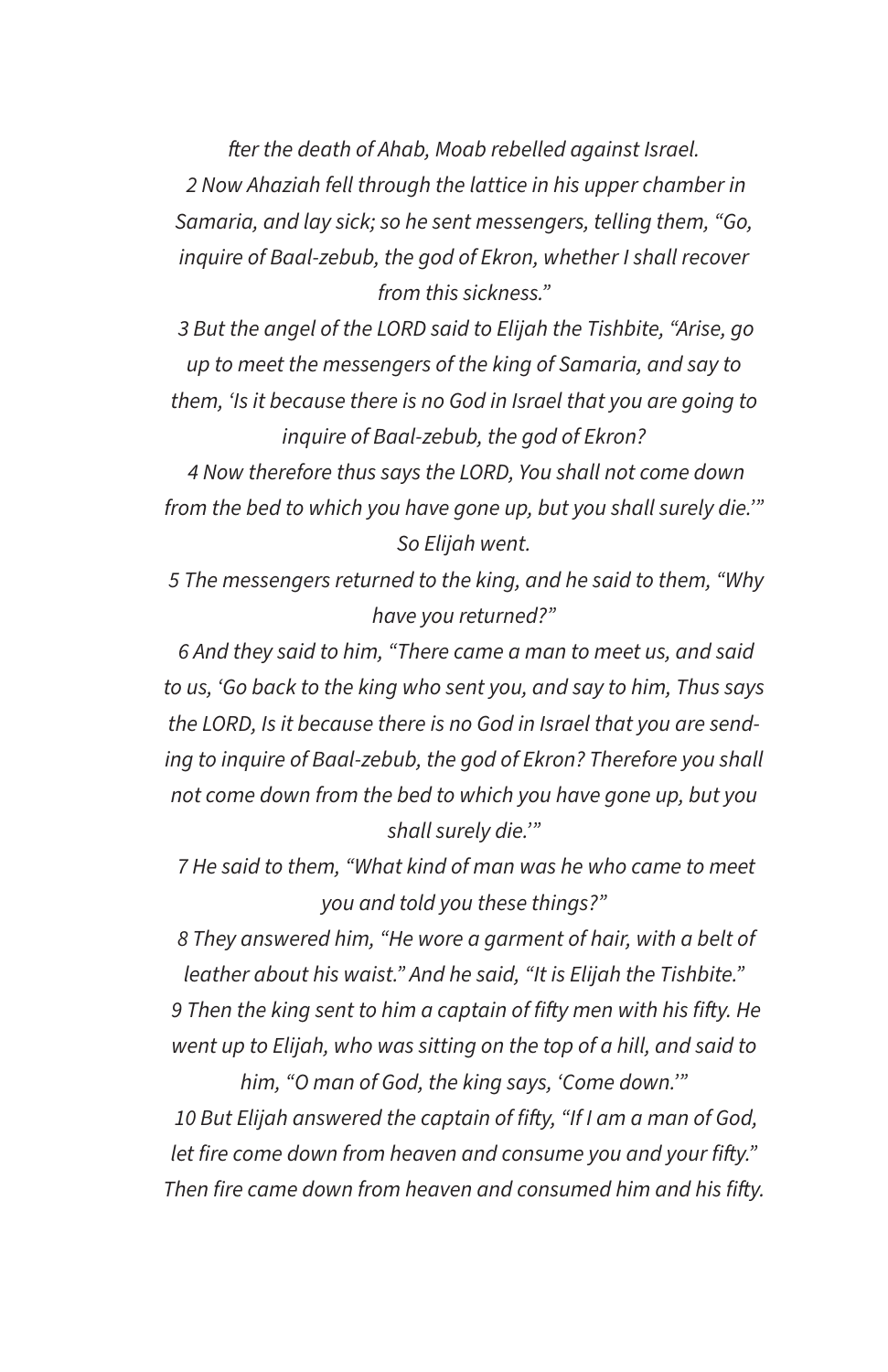*11 Again the king sent to him another captain of fifty men with his fifty. And he answered and said to him, "O man of God, this is the king's order, 'Come down quickly!'"*

 *12 But Elijah answered them, "If I am a man of God, let fire come down from heaven and consume you and your fifty." Then the fire of God came down from heaven and consumed him and his fifty.*

 *13 Again the king sent the captain of a third fifty with his fifty. And the third captain of fifty went up and came and fell on his knees before Elijah and entreated him, "O man of God, please let my life, and the life of these fifty servants of yours, be precious in your sight.*

 *14 Behold, fire came down from heaven and consumed the two former captains of fifty men with their fifties, but now let my life be precious in your sight."*

 *15 Then the angel of the LORD said to Elijah, "Go down with him; do not be afraid of him." So he arose and went down with him to the king*

 *16 and said to him, "Thus says the LORD, 'Because you have sent messengers to inquire of Baal-zebub, the god of Ekron- is it because there is no God in Israel to inquire of his word?- therefore you shall not come down from the bed to which you have gone up, but you shall surely die.'"*

 *17 So he died according to the word of the LORD that Elijah had spoken. Jehoram became king in his place in the second year of Jehoram the son of Jehoshaphat, king of Judah, because Ahaziah had no son.*

 *18 Now the rest of the acts of Ahaziah that he did, are they*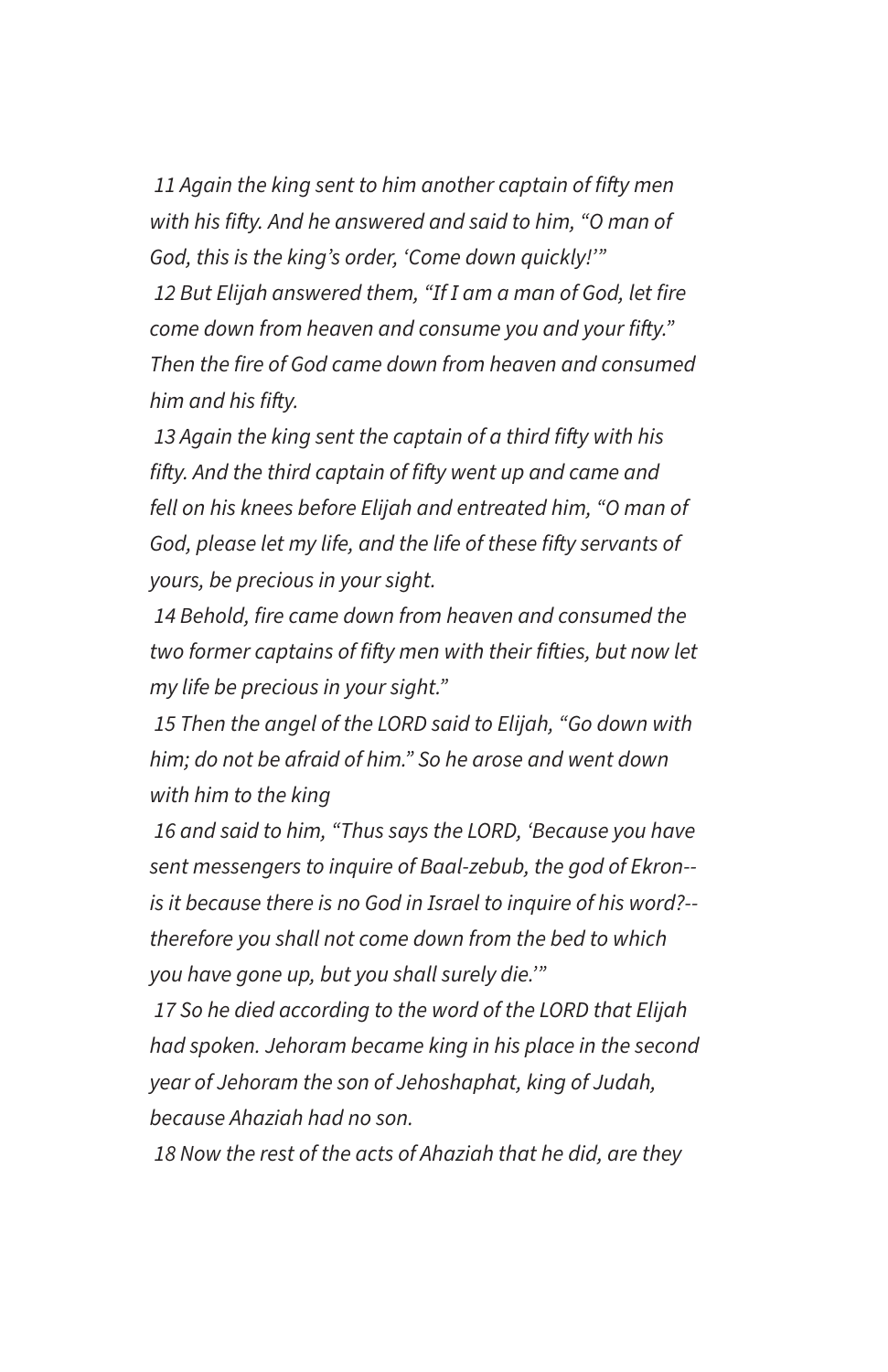*not written in the Book of the Chronicles of the Kings of Israel? (2 Kings 1:1-18 ESV)*

#### **Commentary**

There is a new king of Israel, his name is Ahaziah, and he succeeds his father Ahab. Ahab went to war against the Assyrians in an alliance with the king of Judah Jehoshaphat. Before they set out Ahab's prophets predicted victory, but at Jehoshaphat's request a prophet of the Lord was brought, Micaiah, who after some prompting told them they would be defeated and Ahab killed. The kings disregarded the prophecy and went to war, but Ahab to be on the safe side disguised himself, but it didn't stop an opportune arrow finding its mark and mortally wounding him. Micaiah's prophecy came true as did Elijah's when Ahab's chariot was washed out and the dogs licked up his blood.

Ahaziah takes the mantle of ruling Israel but the narrator's summary of him is not good:

*51 Ahaziah the son of Ahab began to reign over Israel in Samaria in the seventeenth year of Jehoshaphat king of Judah, and he reigned two years over Israel. 52 He did what was evil in the sight of the Lord and walked in the way of his father and in the way of his mother and in the way of Jeroboam the son of Nebat, who made Israel to sin. 53 He served Baal and worshiped him and provoked the Lord, the God of Israel, to anger in every way that his father had done.* (1 kings 22:51-53 ESV)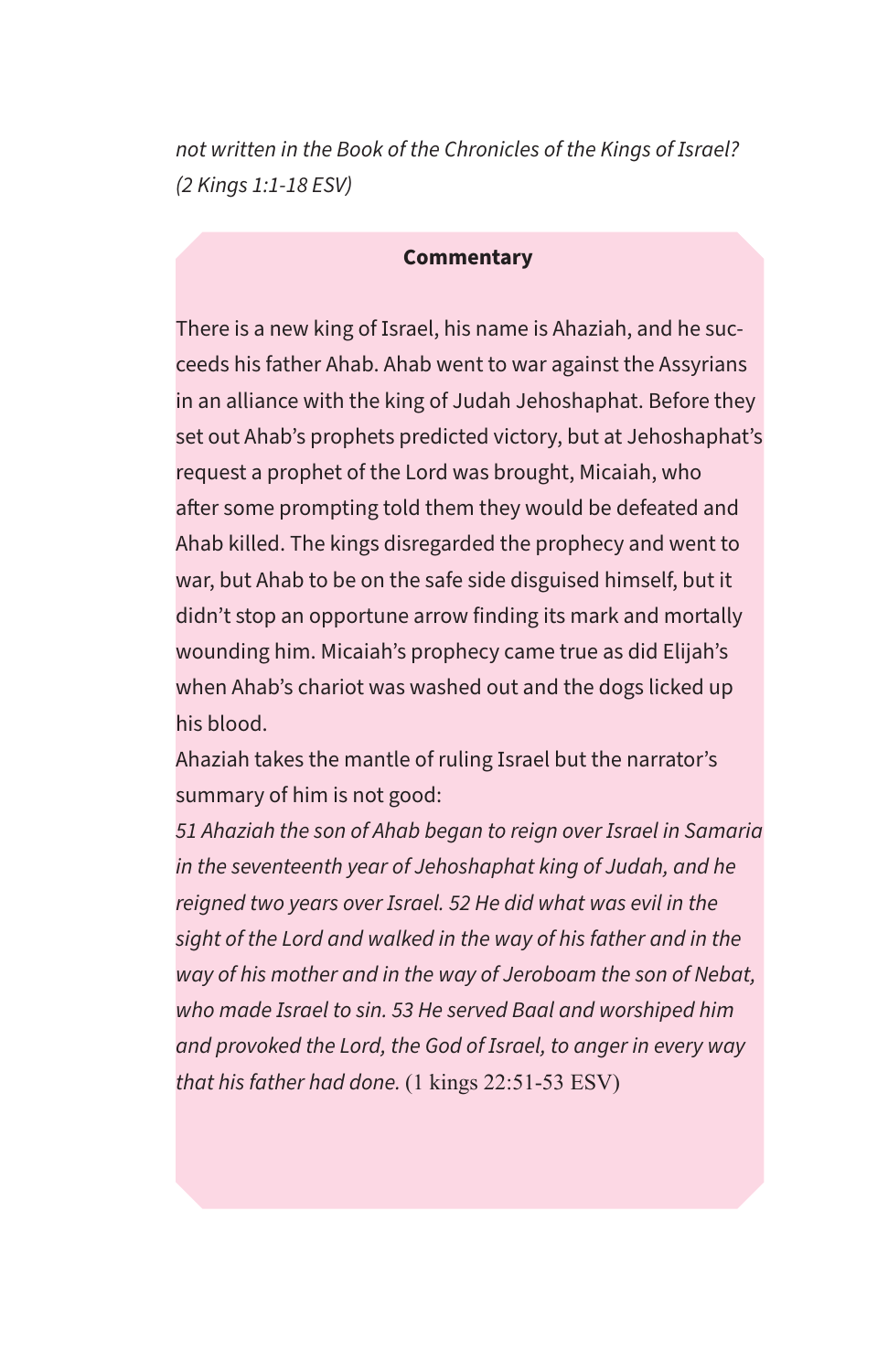# **Commentary**

That's not exactly a glowing tribute, and in the story that follows we understand why. Ahaziah has an accident, falls and badly hurts himself, but instead of seeking answers from God he sends messengers to Ekron and Baa-Zebub which translated means lord of the flies, most likely not a complimentary title! The messengers don't get far before being intercepted by Elijah who has a question, "*Is it because there is no God in Israel that you are going to inquire of Baal-zebub, the god of Ekron?"* God has the answer for Ahaziah even though he has not been asked, and Ahaziah is going to die.

When the messengers return so quickly Ahaziah questions them why, and as they give the description, he realises who the man is. Sending fifty men to seize Elijah they meet with a firey end, and so do the next fifty, as Elijah shows his connection with God by calling down fire. The third fifty are spared as their leader pleads for their lives, and Elijah, assured by the Angel of the Lord of his safety, goes with the men to tell Ahaziah in person the answer to his inquiry.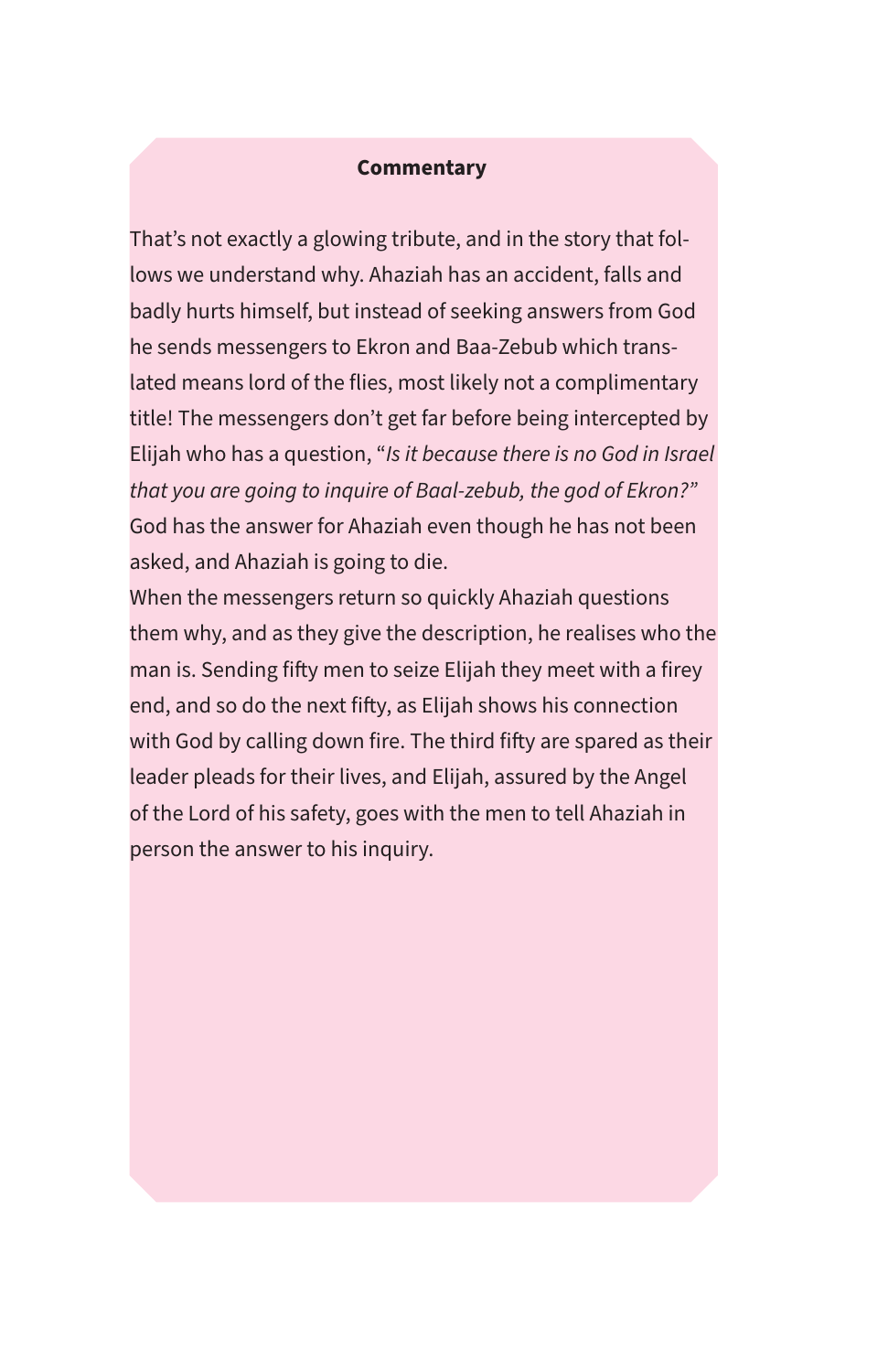# **Group Study**

 Start this week's group by reviewing your responses to last week's study, how you applied them during the week, what you discoverved as you applied them. What were the successes and difficulties, and where adjustments will you need to make?

What would you like to find out about?

What are your sources of inquiry?

How do you think the Lord sees your sources of inquiry?

How do you decide what to use as a resource?

What happens when we get desperate to hear an answer?

# **READ 1 Samuel 28:5-20**

Have you ever felt so desperate for an answer that you are willing to do just about anything to get one?

How desperate do you think Saul must have been to get an answer to his inquiry?

Does it surprise you that like it did the medium that God could respond to Saul's inquiry?

Did Saul get to hear what he wanted to hear?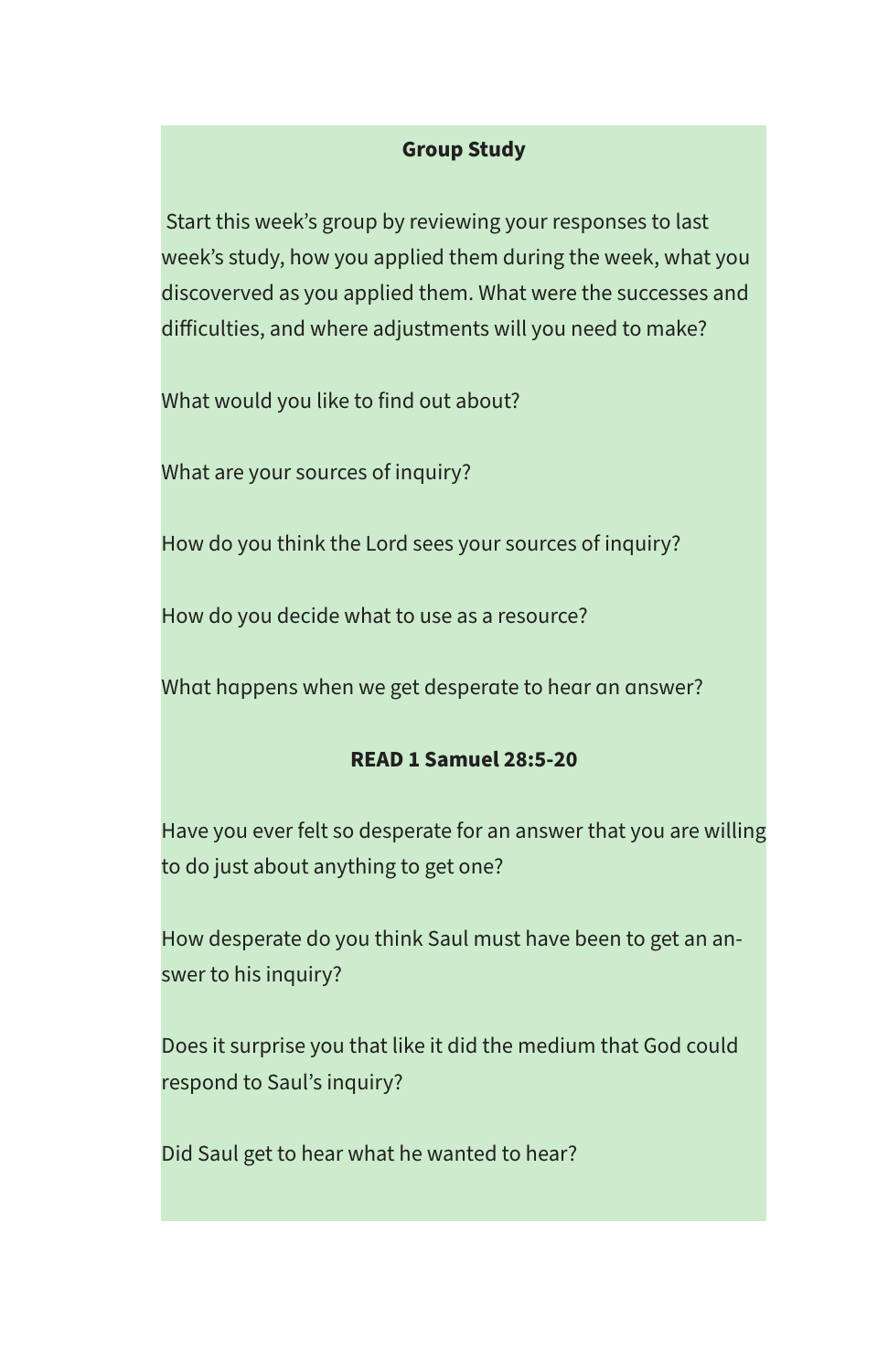When Ahaziah heard Elijah's answer from God how did he reactte?

Waht do you think he hoped to acheive by sending military units to seize Elijah?

Compare Ahaziah's reaction to Josiah's when he was shown the book of the law.

*When the king heard the words of the Book of the Law, he tore his clothes. And the king commanded Hilkiah the priest, and Ahikam the son of Shaphan, and Achbor the son of Micaiah, and Shaphan the secretary, and Asaiah the king's servant, saying, "Go, inquire of the Lord for me, and for the people, and for all Judah, concerning the words of this book that has been found. For great is the wrath of the Lord that is kindled against us, because our fathers have not obeyed the words of this book, to do according to all that is written concerning us."*

*So Hilkiah the priest, and Ahikam, and Achbor, and Shaphan, and Asaiah went to Huldah the prophetess, the wife of Shallum the son of Tikvah, son of Harhas, keeper of the wardrobe (now she lived in Jerusalem in the Second Quarter), and they talked with her. And she said to them, "Thus says the Lord, the God of Israel: 'Tell the man who sent you to me, Thus says the Lord, Behold, I will bring disaster upon this place and upon its inhabitants, all the words of the book that the king of Judah has read. Because they have forsaken me and have made offerings to other gods, that they might provoke me to anger with all the work of their hands, therefore my wrath will be kindled against this place, and it will not be*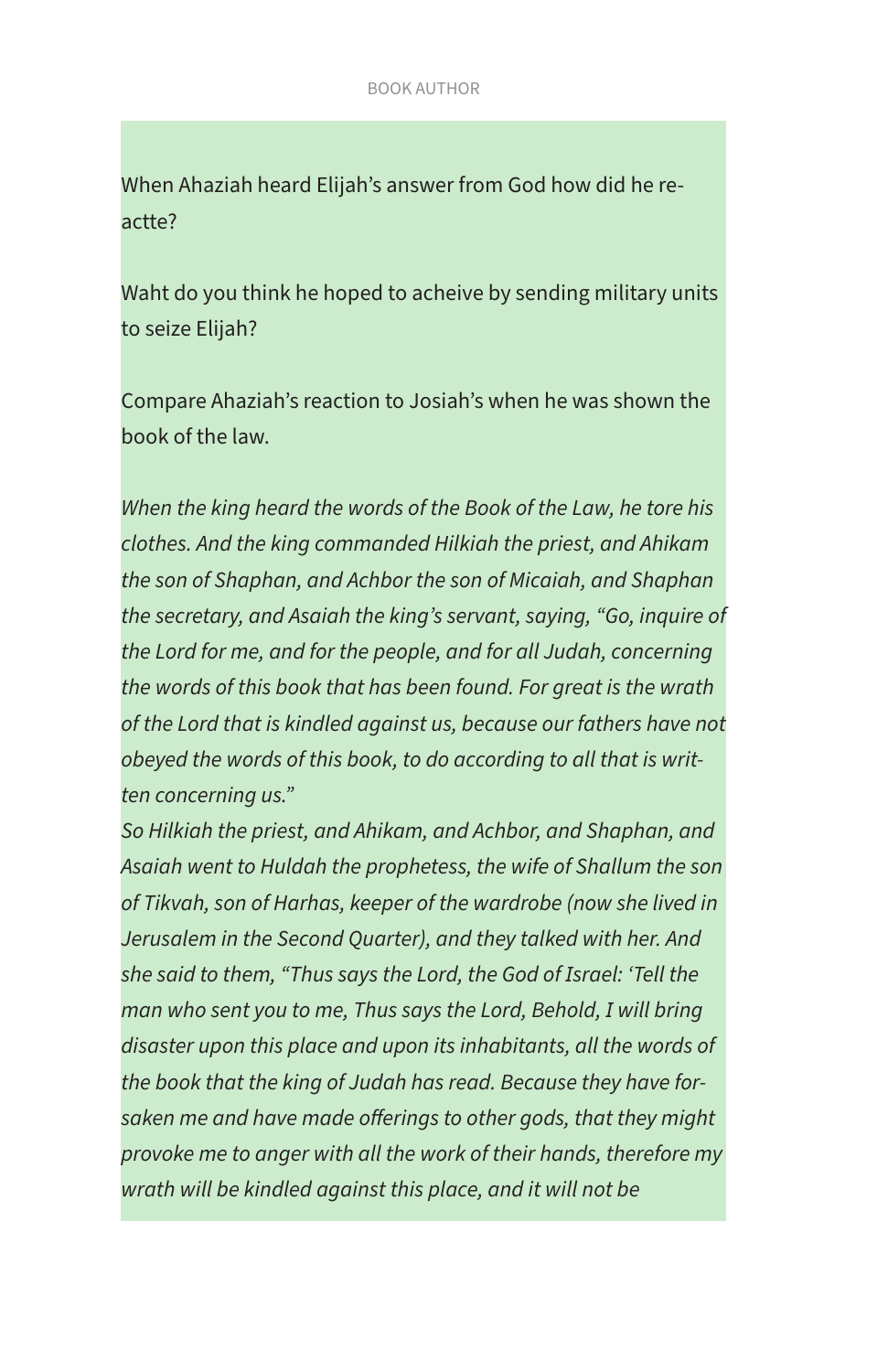q*uenched. But to the king of Judah, who sent you to inquire of the Lord, thus shall you say to him, Thus says the Lord, the God of Israel: Regarding the words that you have heard, because your heart was penitent, and you humbled yourself before the Lord, when you heard how I spoke against this place and against its inhabitants, that they should become a desolation and a curse, and you have torn your clothes and wept before me, I also have heard you, declares the Lord. Therefore, behold, I will gather you to your fathers, and you shall be gathered to your grave in peace, and your eyes shall not see all the disaster that I will bring upon this place.'" And they brought back word to the king.* 2 Kings 28:11-20

Wrap up

How will what you have discussed alter the way you will make inquires in the future?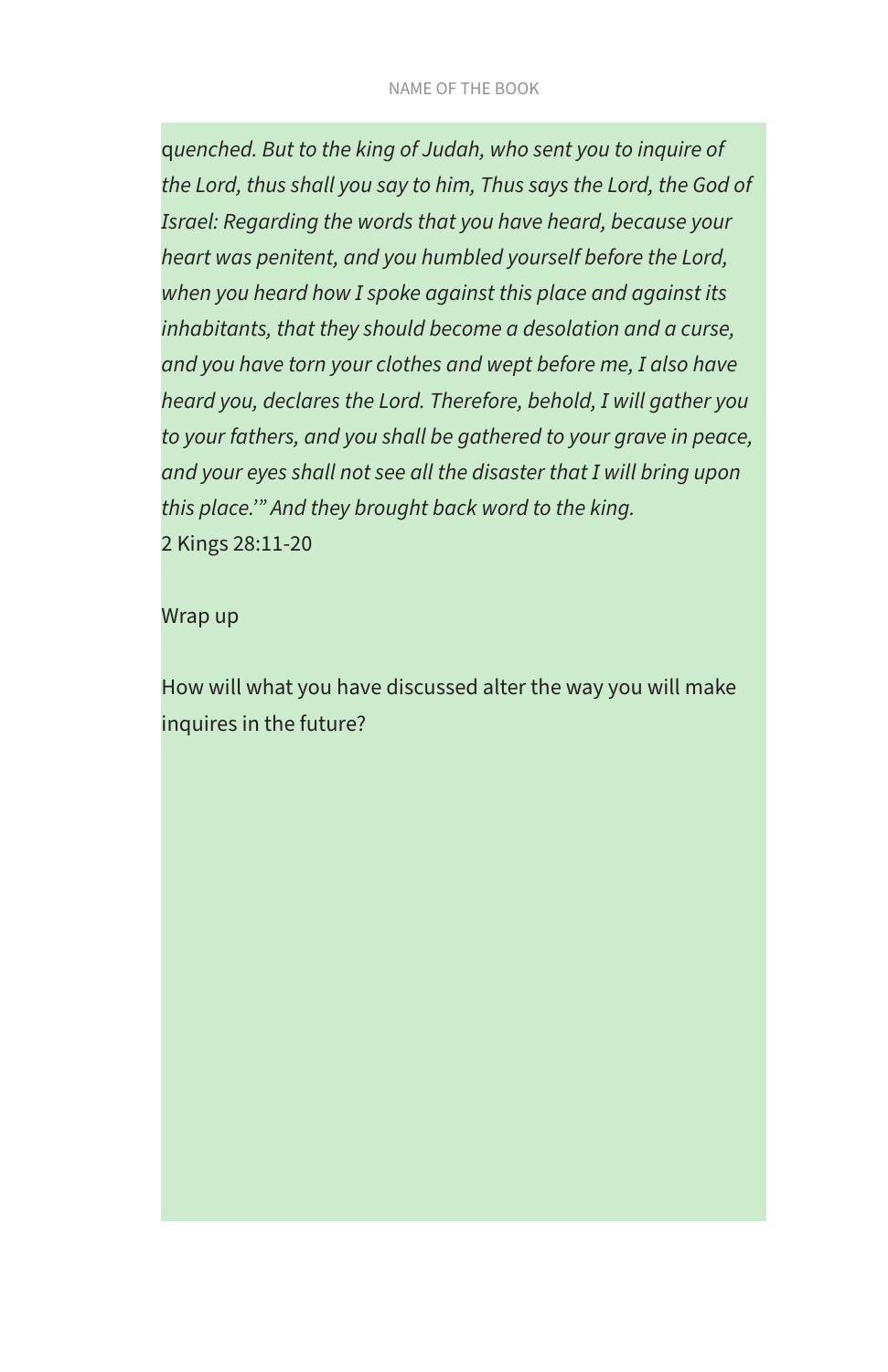# **Personal study**

In the sermon three ways of using God's resources was mentioned. Read the following scriptures about the three, and consider how you practice them and react to them.

### **The Word**

 1*6 All Scripture is breathed out by God and profitable for teaching, for reproof, for correction, and for training in righteousness, 17 that the man of God may be complete, equipped for every good work.* (2 Timothy 3:16 -217 ESV)

*Your word is a lamp to my feet and a light to my path*. (Psalm 119:105)

*12 For the word of God is living and active, sharper than any twoedged sword, piercing to the division of soul and of spirit, of joints and of marrow, and discerning the thoughts and intentions of the heart.* (Hebrews 4:12 ESV)

*24 "Everyone then who hears these words of mine and does them will be like a wise man who built his house on the rock. 25 And the rain fell, and the floods came, and the winds blew and beat on that house, but it did not fall, because it had been founded on the rock. 26 And everyone who hears these words of mine and does not do them will be like a foolish man who built his house on the sand. 27 And the rain fell, and the floods came, and the winds blew and beat against that house, and it fell, and great was the fall of it."* (Matthew 7:24-27 ESV)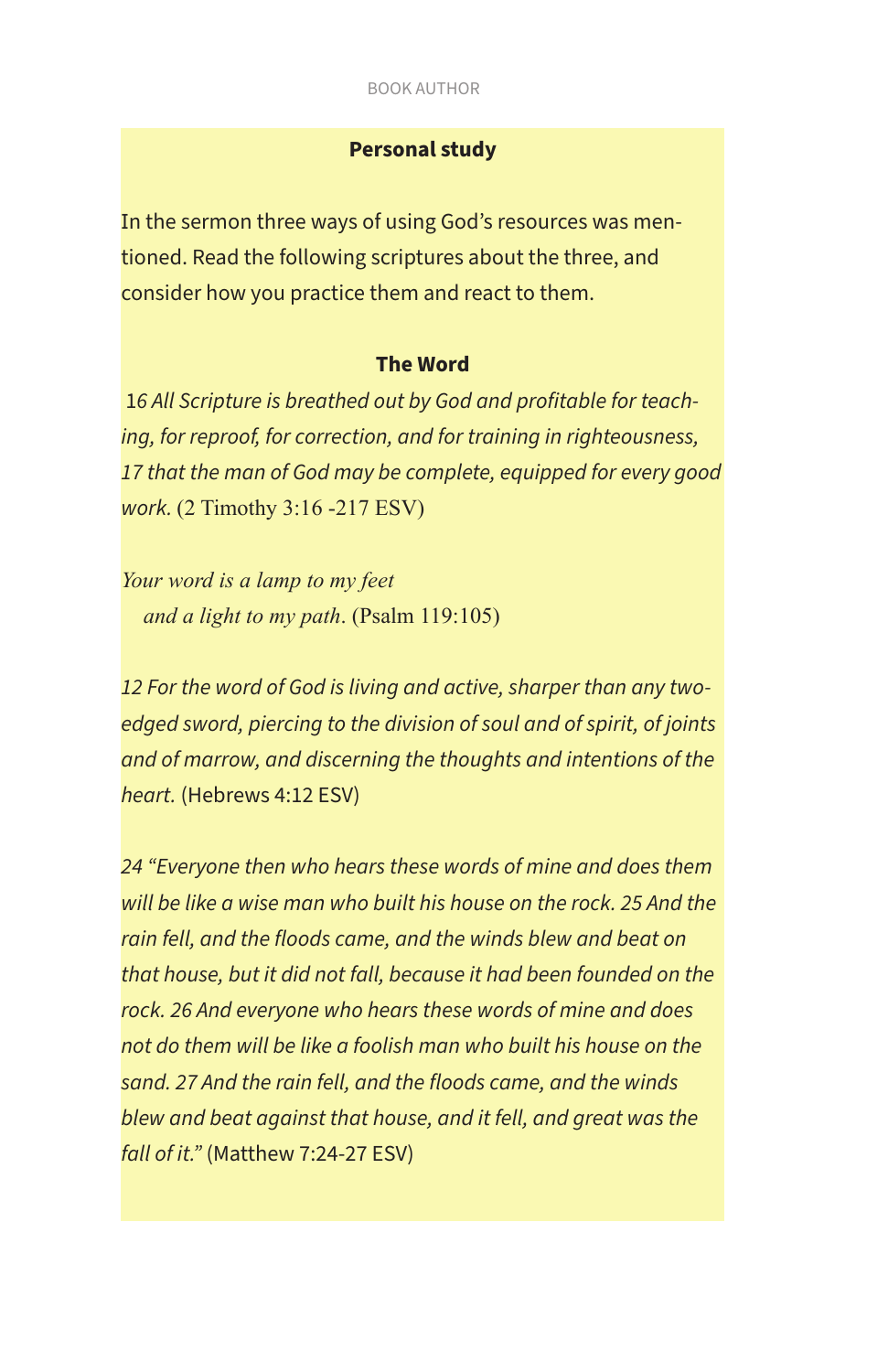

#### **Prayer**

*6 do not be anxious about anything, but in everything by prayer and supplication with thanksgiving let your requests be made known to God.* (Philippians 4:6 ESV)

*9 And I tell you, ask, and it will be given to you; seek, and you will find; knock, and it will be opened to you. 10 For everyone who asks receives, and the one who seeks finds, and to the one who knocks it will be opened. 11 What father among you, if his son asks for[a] a fish, will instead of a fish give him a serpent; 12 or if he asks for an egg, will give him a scorpion? 13 If you then, who are evil, know how to give good gifts to your chil-*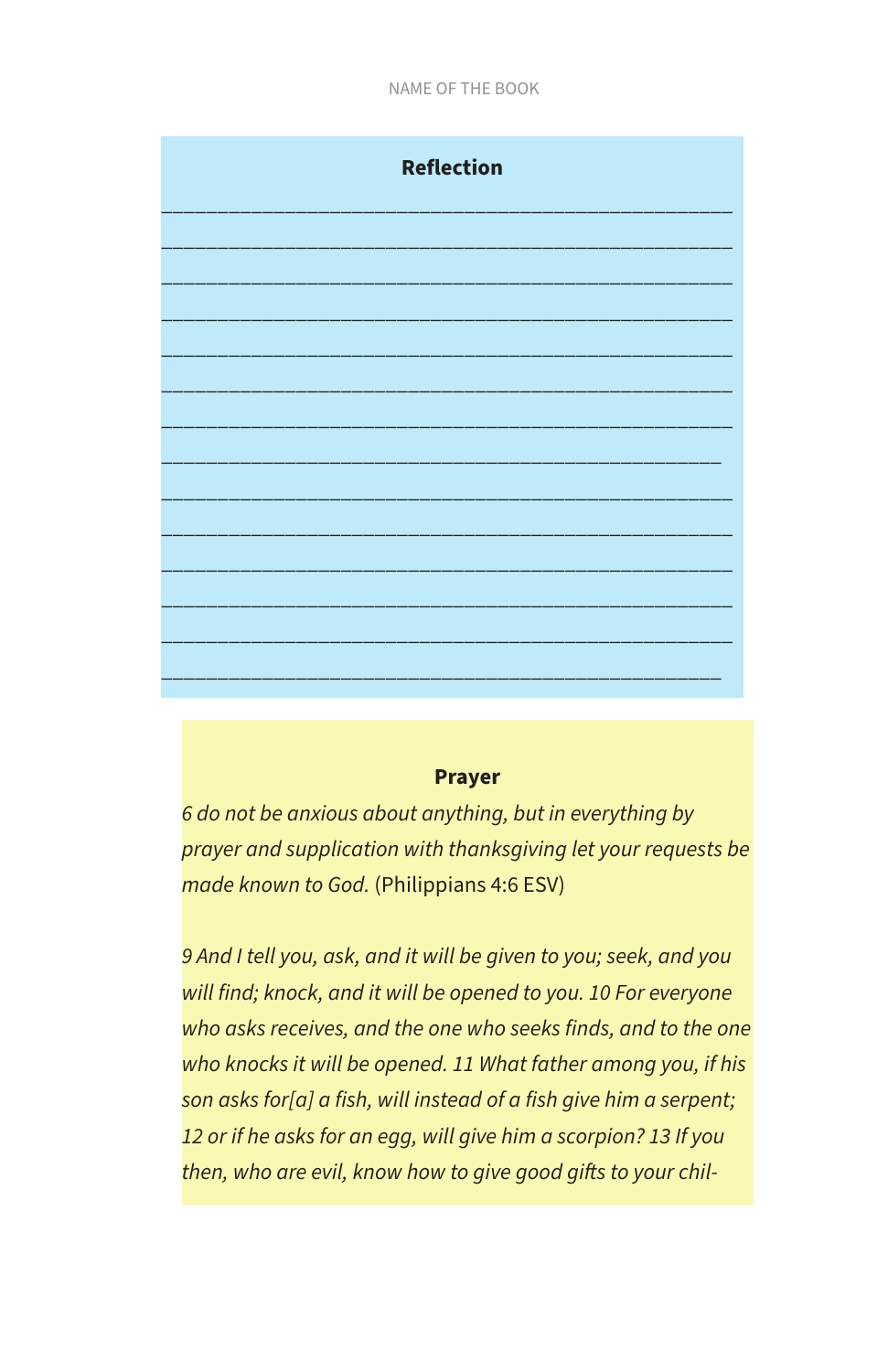*dren, how much more will the heavenly Father give the Holy Spirit to those who ask him!"* (Luke 11:9-13 ESV)

*5 "And when you pray, you must not be like the hypocrites. For they love to stand and pray in the synagogues and at the street corners, that they may be seen by others. Truly, I say to you, they have received their reward. 6 But when you pray, go into your room and shut the door and pray to your Father who is in secret. And your Father who sees in secret will reward you.*

*7 "And when you pray, do not heap up empty phrases as the Gentiles do, for they think that they will be heard for their many words. 8 Do not be like them, for your Father knows what you need before you ask him.* (Matthew 6:5-8 ESV)

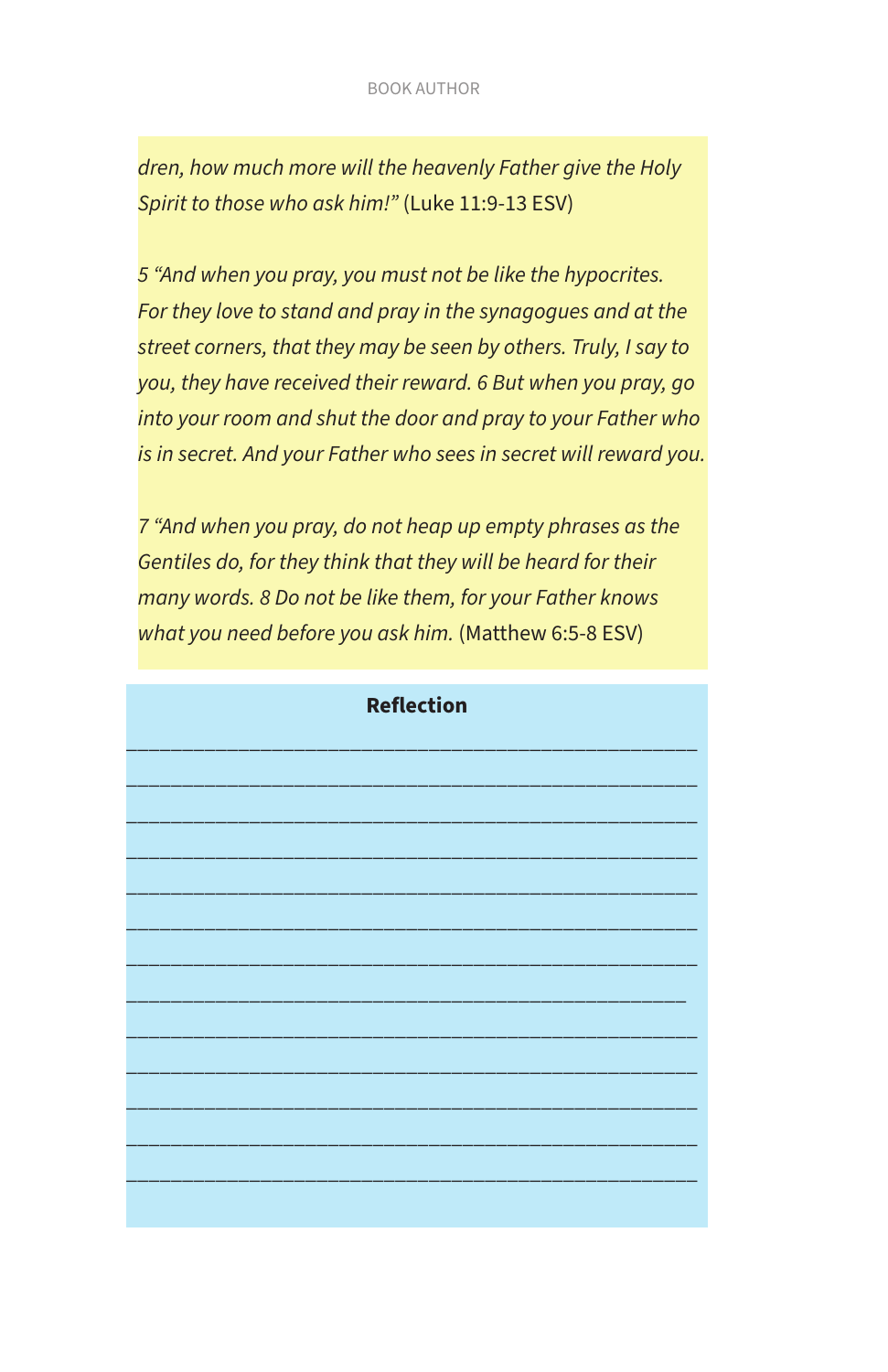# **Community**

*24 And let us consider how to stir up one another to love and good works, 25 not neglecting to meet together, as is the habit of some, but encouraging one another, and all the more as you see the Day drawing near.* (Heberew 10:24-25)

42 And they devoted themselves to the apostles' teaching and the fellowship, to the breaking of bread and the prayers. 43 And awe[a] came upon every soul, and many wonders and signs were being done through the apostles. 44 And all who believed were together and had all things in common. 45 And they were selling their possessions and belongings and distributing the proceeds to all, as any had need. 46 And day by day, attending the temple together and breaking bread in their homes, they received their food with glad and generous hearts, 47 praising God and having favor with all the people. And the Lord added to their number day by day those who were being saved. (Acts 2:42-47 ESV)

*8 Above all, keep loving one another earnestly, since love covers a multitude of sins. 9 Show hospitality to one another without grumbling. 10 As each has received a gift, use it to serve one another, as good stewards of God's varied grace: 11 whoever speaks, as one who speaks oracles of God; whoever serves, as one who serves by the strength that God supplies in order that in everything God may be glorified through Jesus Christ. To him belong glory and dominion forever and ever. Amen.* (1 Peter 4:8-11 ESV)